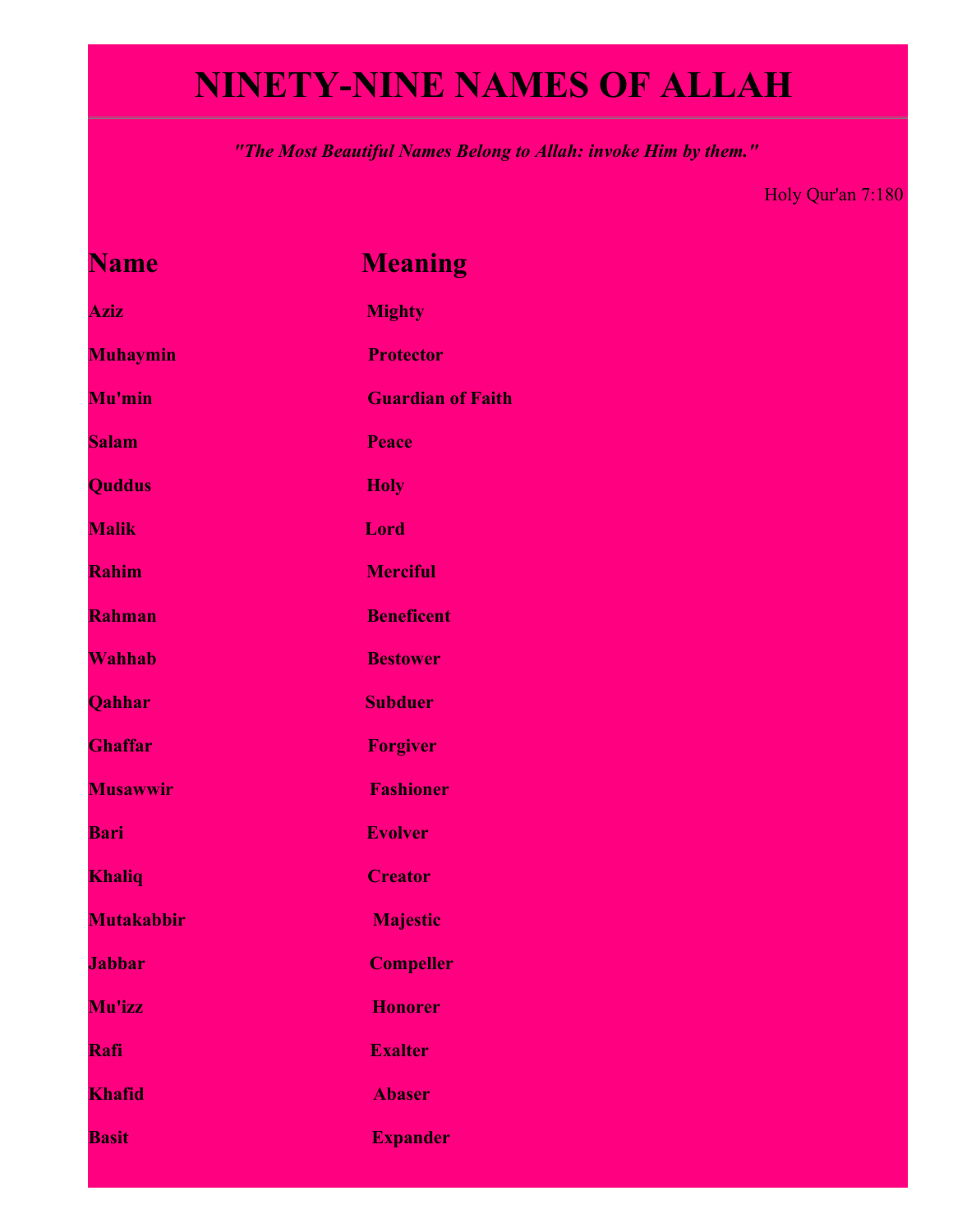| Qabid         | <b>Constritor</b>    |
|---------------|----------------------|
| <b>Alim</b>   | <b>All-Knowing</b>   |
| <b>Fattah</b> | <b>Opener</b>        |
| <b>Razzaq</b> | <b>Provider</b>      |
| <b>Halim</b>  | <b>Forbearing</b>    |
| Khabir        | <b>Aware</b>         |
| Latif         | <b>Subtle</b>        |
| <b>Adl</b>    | <b>Just</b>          |
| <b>Hakam</b>  | <b>Judge</b>         |
| <b>Basir</b>  | <b>All-Seeing</b>    |
| <b>Sami</b>   | <b>All-Hearing</b>   |
| <b>Muzill</b> | <b>Dishonorer</b>    |
| <b>Hasib</b>  | <b>Reckoner</b>      |
| <b>Muqit</b>  | <b>Maintainer</b>    |
| <b>Hafiz</b>  | <b>Preserver</b>     |
| <b>Kabir</b>  | <b>Most Great</b>    |
| Ali           | <b>Most High</b>     |
| <b>Shakur</b> | <b>Appreciative</b>  |
| <b>Ghafur</b> | <b>All-Forgiving</b> |
| <b>Azim</b>   | <b>Great</b>         |
| <b>Hakim</b>  | <b>Wise</b>          |
| Wasi          | <b>All-Embracing</b> |
| <b>Mujib</b>  | <b>Responsive</b>    |
| Raqib         | <b>Watchful</b>      |
| <b>Karim</b>  | <b>Generous</b>      |
| <b>Jalil</b>  | <b>Sublime</b>       |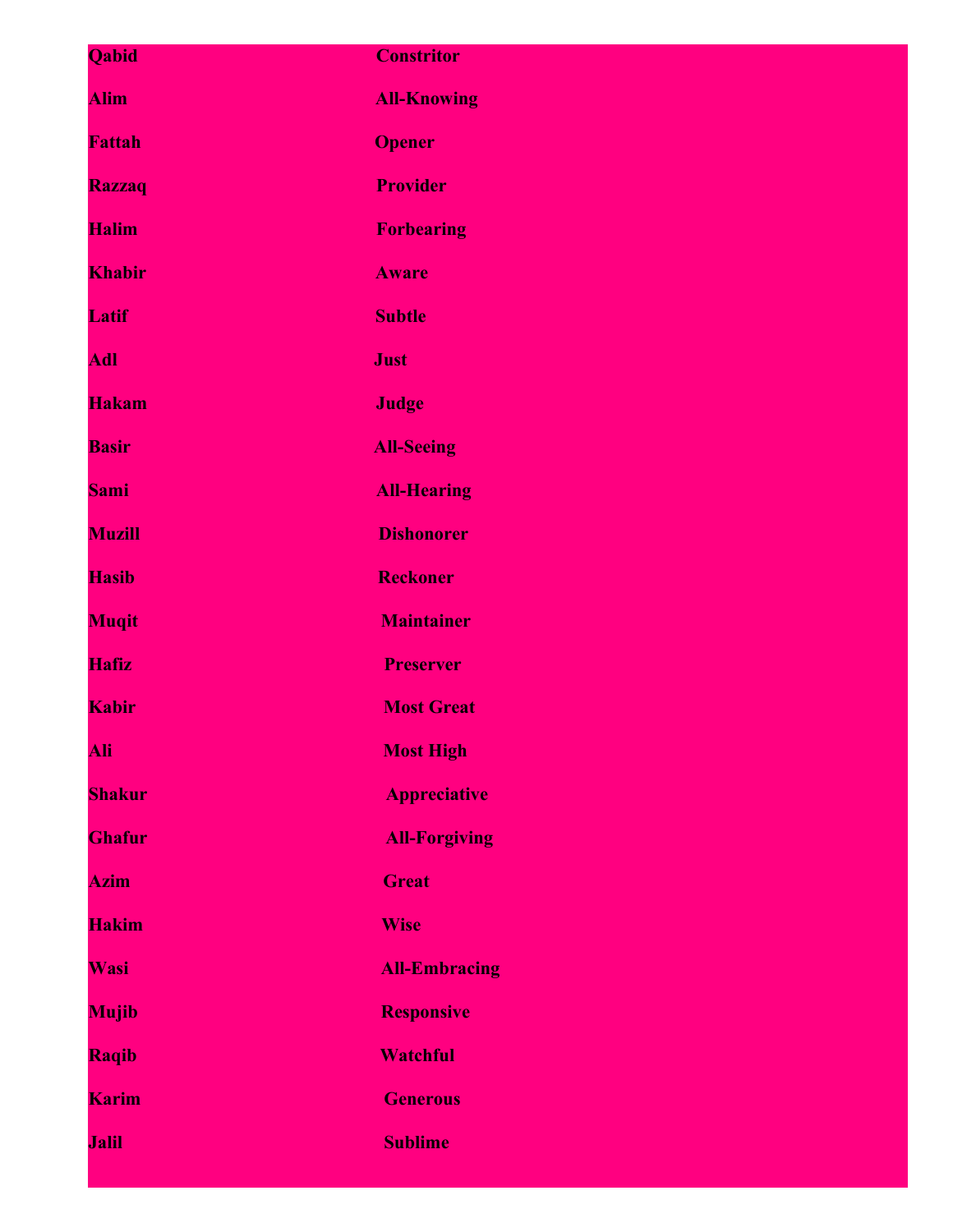| Wakil         | <b>Trustee</b>           |
|---------------|--------------------------|
| Haqq          | <b>Truth</b>             |
| <b>Shahid</b> | <b>Witness</b>           |
| <b>Ba'ith</b> | <b>Resurrector</b>       |
| <b>Majid</b>  | <b>Glorious</b>          |
| <b>Wadud</b>  | <b>Loving</b>            |
| <b>Muhyi</b>  | <b>Giver of Life</b>     |
| Mu'id         | <b>Restorer</b>          |
| <b>Mubdi</b>  | <b>Originator</b>        |
| <b>Muhsi</b>  | <b>Reckoner</b>          |
| <b>Hamid</b>  | <b>Praiseworthy</b>      |
| Wali          | <b>Protecting Friend</b> |
| <b>Matin</b>  | Firm                     |
| Qawi          | <b>Strong</b>            |
| <b>Samad</b>  | <b>Eternal</b>           |
| <b>Ahad</b>   | One                      |
| Wahid         | <b>Unique</b>            |
| <b>Majid</b>  | <b>Noble</b>             |
| Wajid         | <b>Finder</b>            |
| <b>Qayyum</b> | <b>Self-Subsisting</b>   |
| <b>Hayy</b>   | <b>Alive</b>             |
| <b>Mumit</b>  | <b>Creator of Death</b>  |
| <b>Batin</b>  | <b>Hidden</b>            |
| Zahir         | <b>Manifest</b>          |
| <b>Akhir</b>  | Last                     |
| <b>Awwal</b>  | <b>First</b>             |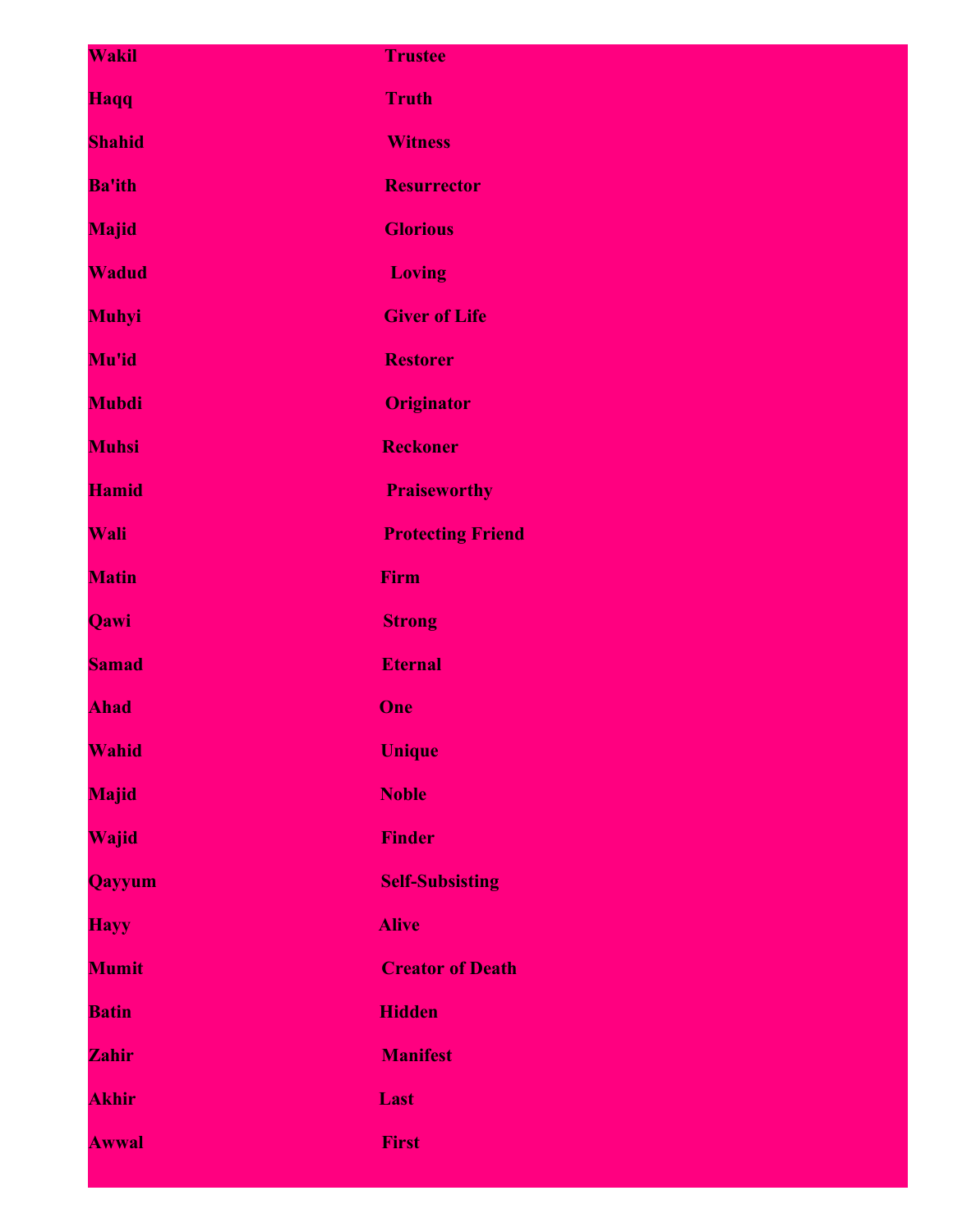| Mu'akhkhir           | <b>Delayer</b>                          |
|----------------------|-----------------------------------------|
| Muqaddim             | <b>Expediter</b>                        |
| <b>Muqtadir</b>      | <b>Powerful</b>                         |
| Qadir                | <b>Able</b>                             |
| <b>Malik-Ul-Mulk</b> | <b>The Eternal Owner of Sovereignty</b> |
| <b>Rauf</b>          | <b>Compassionate</b>                    |
| <b>Afuw</b>          | <b>Pardoner</b>                         |
| Muntaqim             | <b>Avenger</b>                          |
| <b>Tawwab</b>        | <b>Acceptor of Repentance</b>           |
| <b>Barr</b>          | <b>Goodness</b>                         |
| Muta'Ali             | <b>Most Exalted</b>                     |
| <b>Muhammad</b>      | <b>Worthy of Praise</b>                 |
| <b>Darr</b>          | <b>Distresser</b>                       |
| Mani                 | <b>Preventer</b>                        |
| <b>Maghni</b>        | <b>Enricher</b>                         |
| Ghani                | <b>Self-Sufficient</b>                  |
| <b>Jame</b>          | <b>Gatherer</b>                         |
| <b>Muqsit</b>        | <b>Equitable</b>                        |
| Dhul-Jalal-Wal-Ikram | <b>The Lord of Majesty and Bounty</b>   |
| <b>Sabur</b>         | <b>Patient</b>                          |
| <b>Rashid</b>        | <b>Guide to the Right Path</b>          |
| <b>Warith</b>        | <b>Supreme Inheritor</b>                |
| <b>Baqi</b>          | <b>Everlasting</b>                      |
| <b>Badi</b>          | <b>Incomparable</b>                     |
| <b>Hadi</b>          | Guide                                   |
| <b>Nur</b>           | <b>Light</b>                            |